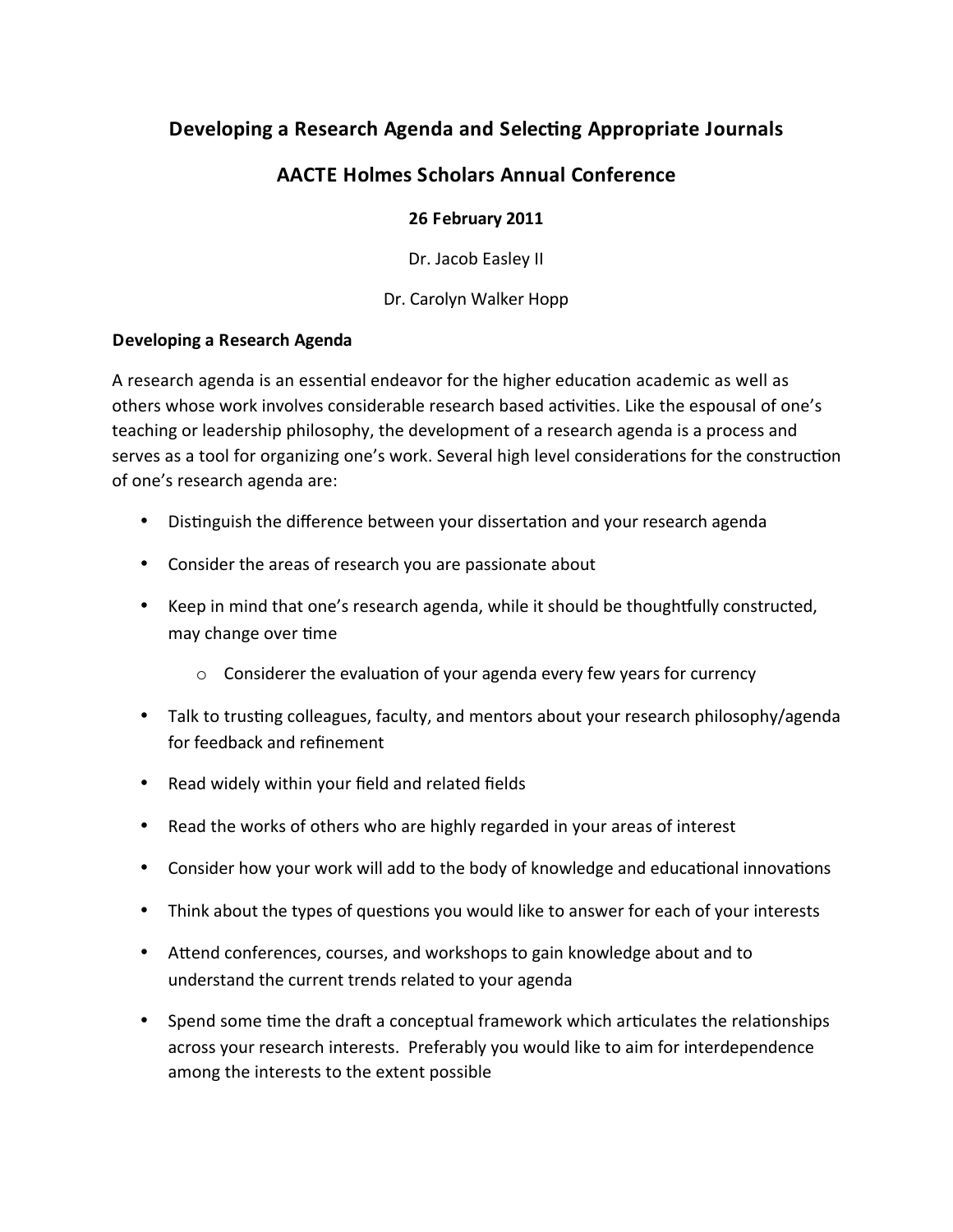- Consider a timeline for actualizing the deliverables of your agenda (e.g., conference presentations, journal articles, concept papers, etc.)
	- $\circ$  Ground these consideration within the culture of your institution, the resources available
	- Do not rule out co-authorship and collaborative projects

#### **Identifying Appropriate Journals in Your Field**

Like the development of one's research agenda, choosing the appropriate journal to showcase your work requires effort, information seeking, and evaluative decision-making. While the process is doable, it is not always an easy one, but with time one is sure to gain a certain level of security. Since most journals have been around less than forty year, with more than 400 new journals introduced during the 1990's and 2000's, more time is required of authors to seek out and to evaluate the appropriate fit between his/her work and the journal.

The following are considerations for choosing an appropriate journal:

#### Pitfalls of journal selection

• The primary reason that editors give for manuscript rejections is that "the manuscript is not appropriate for the journal."

#### Selecting the appropriate journal

- Familiarize yourself with the aim and scope of the journal
- Consider the discipline and geographic range of the journal
	- $\circ$  Some journals are categorized as comprehensive and accept a broad range of manuscripts
	- $\circ$  Others are discipline bound and focus on a particular area such as ...
		- Administration and leadership
		- ♣ Educational psychology
		- ♣ Teacher education
		- ← Education technology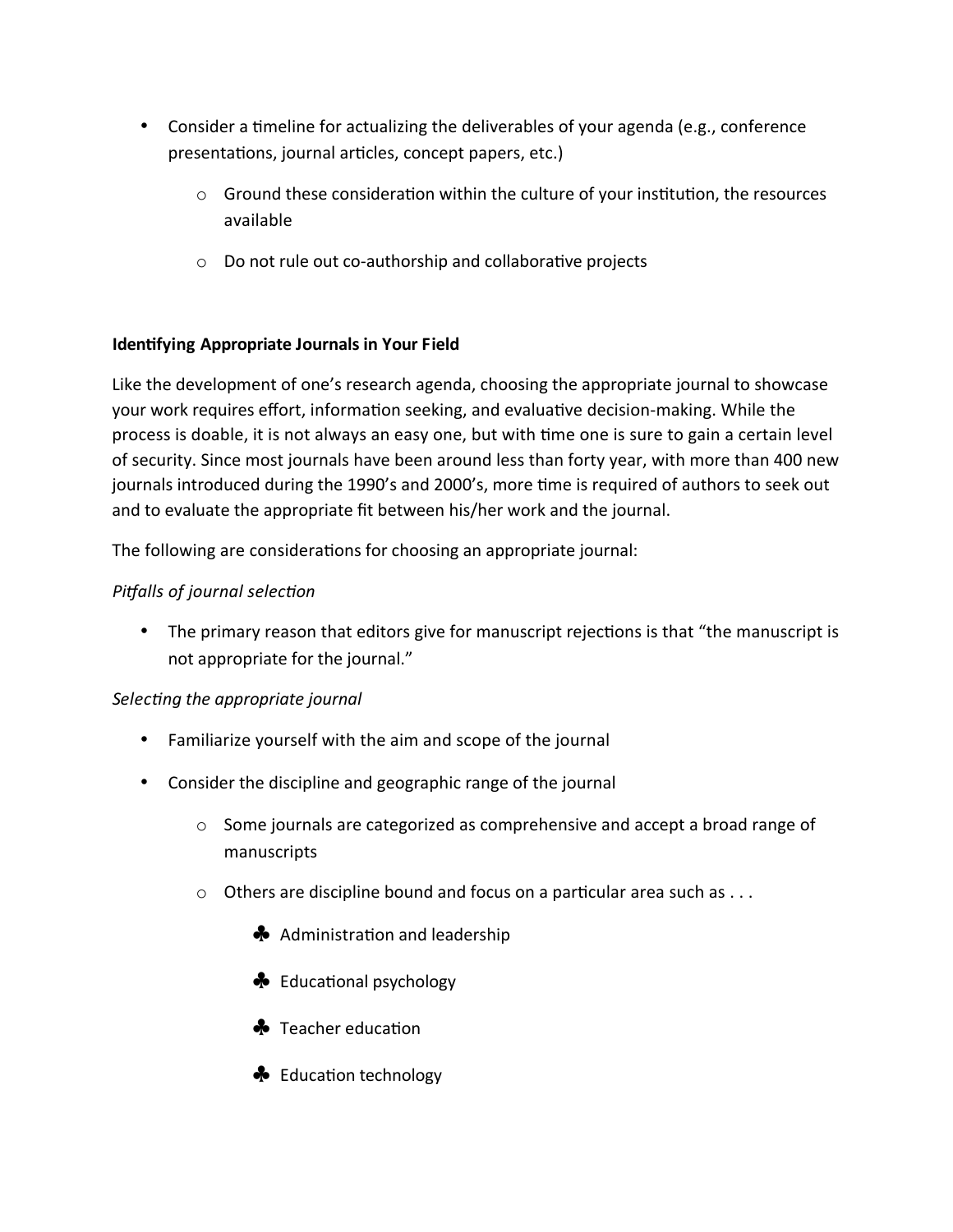- $\circ$  Some journals are regionally bound
- o Others are nationally or internationally focused
- Familiarize yourself with the manuscript mechanics for each journal
	- Structured Abstract (e.g., JEA)
	- o Word length
		- Most journals fall within the 5000 to 7000 word limit range
	- o References and Formatting
		- **A** APA (required by nearly 50%)
		- Sournal House Style (around 33%)
		- $\clubsuit$  Harvard (6%)
		- $\clubsuit$  Chicago (5 %)
		- $\clubsuit$  Other (2%)
- Be aware of the target audience. Note that because many journals do not provide information on the target audience, it is important to read as many abstracts and fulllength manuscripts as possible to make an informed judgment.
- Consider the number of issues per year
	- o Most journals publish quarterly issues followed by biannual and triannual issues, respectively
- Ranking  $\bullet$ 
	- o Impact Factor (See Journal Citation Reports) was developed in the 1960's and ranks the frequency that an "average article" in a journal has been cited in a particular year or period
	- $\circ$  QScore (Based on esteem perception by reviewers) range form 0 29.33